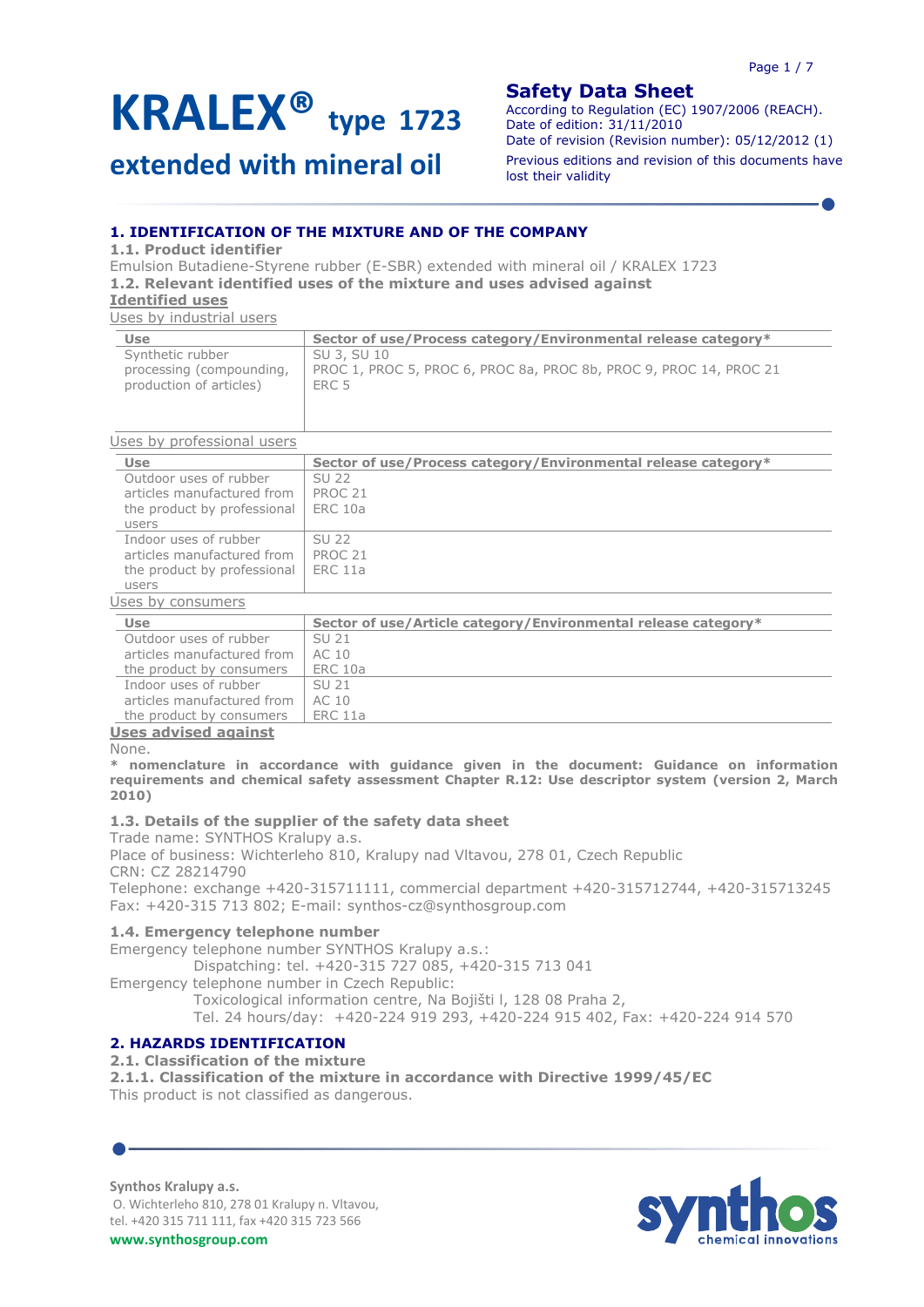# **extended with mineral oil**

# **2.2. Label elements**

In accordance with EU and national laws labelling of the product is not required.

# **2.3. Other hazards**

The product contains no substances that meet the criteria for PBT or vPvB in accordance with Annex XIII

# **3. COMPOSITION/INFORMATION ON INGREDIENTS**

### This product is a mixture.

1. TDAE type oil - Distillates (petroleum), solvent-refined heavy paraffinic, Baseoil - unspecified (CAS No.: 64741- 88-4, EC No.: 265-090-8, Index No.: 649-454-00-7, REACH Registration No.: not available, concentration: 25 - 29%, classification in accordance with Directive 67/548/EEC: Note L – this substance is not classified as carcinogen as it has been shown that it contains less than 3% of DMSO extract as measured by means of the IP 346 method, classification in accordance with Regulation EC (No.) 1272/2008: Note L (see above)).

# **4. FIRST AID MEASURES**

# **4.1. Description of first aid measures**

### **4.1.1. Inhalation**

In case inhalation of vapours released by/from melted product causes nausea go out to fresh air. Rinse throat with water. Consult a physician in case symptoms persist.

# **4.1.2. Skin contact**

Wash skin with plenty of water and soap. Susceptible persons may suffer from skin irritation. Consult a physician in case symptoms persist.

In case of contact of melted product with skin, immediately cool down the melted plastic and surrounding skin with plenty of water. Do not attempt to remove material which has adhered to skin until it has been cooled down to ambient temperature. In case of thermal burns consult a physician.

### **4.1.3. Eye contact**

Thoroughly rinse eyes with plenty of water for at least 15 minutes while lifting the eyelids. In case of contact of melted product with eyes, immediately cool down the melted plastic and continue rinsing eyes for at least 15 minutes. Check for and remove (if any and if possible) contact lenses (unless they adhered to eyes). Provide medical help.

# **4.1.4. Ingestion/swallow**

Consult a physician

# **4.2. Most important symptoms and effects, both acute and delayed**

Upon direct contact with the product susceptible persons may suffer from skin/eye irritations. **4.3. Indication of any immediate medical attention and special treatment needed** None.

# **5. FIRE-FIGHTING MEASURES**

# **5.1. Extinguishing media**

**5.1.1. Suitable extinguishing media**

Water, heavy, medium and light foam, powder (A, B, C), CO<sub>2</sub>.

# **5.1.2. Unsuitable extinguishing media**

None.

# **5.2. Special hazards arising from the mixture**

The combustion produces carbon oxides, hydrocarbons mixture and black.

# **5.3. Advice for fire-fighters**

Evacuate personnel from the endangered area immediately

Fire-fighters should wear full bunker gear and SCBA approved by relevant authorities.

Extinguished rubber should be soaked thoroughly with water to cool it down and prevent re-ignition.

Use self-contained breathing apparatus + complete protective clothing.

# **5.4. Other information**

Dispose of fire debris and contaminated extinguishing water in accordance with regulations in force. Collect contaminated extinguishing water separately, do not allow it to reach sewage or effluent systems.

### **Synthos Kralupy a.s.** O. Wichterleho 810, 278 01 Kralupy n. Vltavou, tel. +420 315 711 111, fax +420 315 723 566

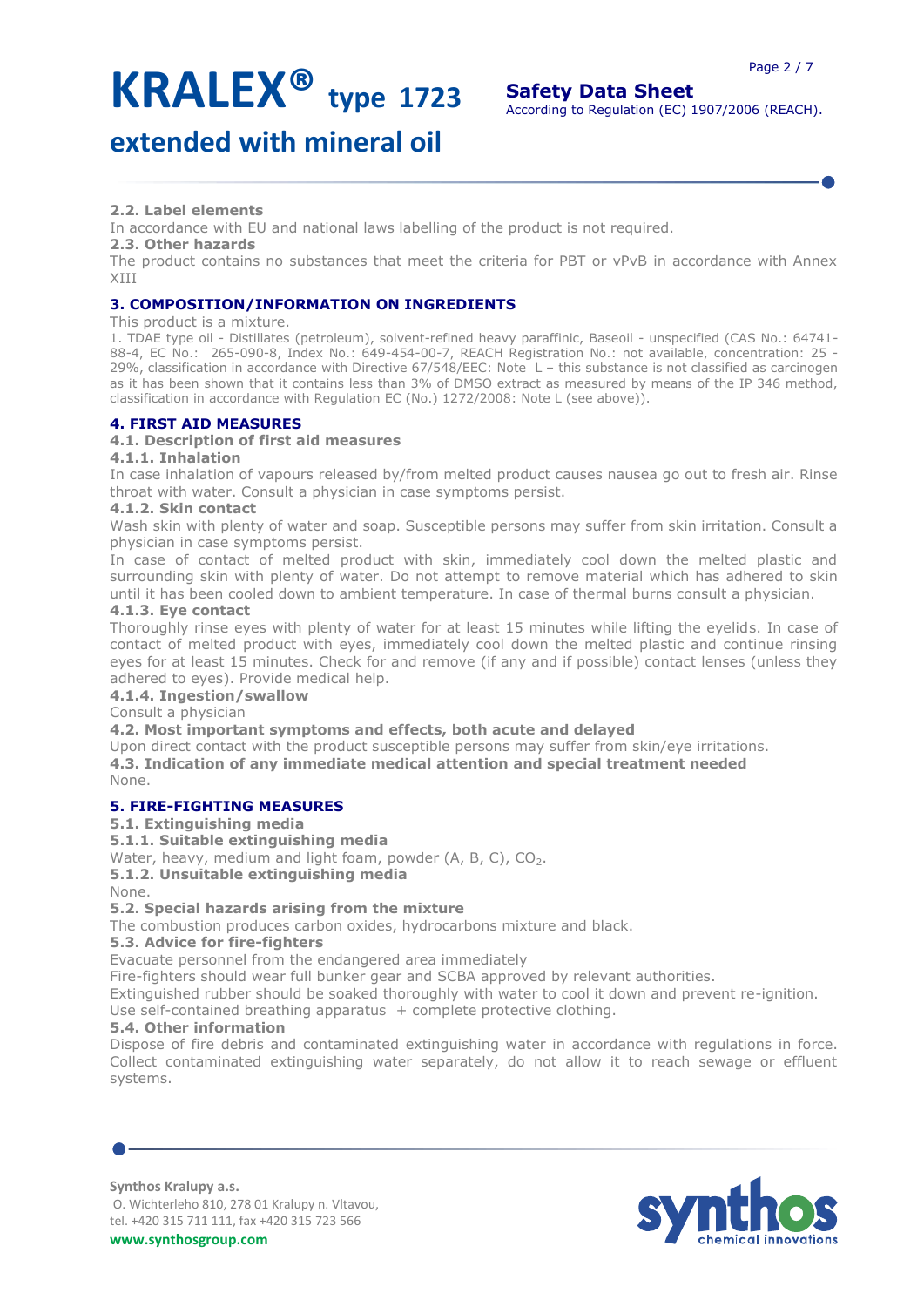**extended with mineral oil**

# **6. ACCIDENTAL RELEASE MEASURES**

**6.1. Personal precautions, protective equipment and emergency procedures**

**6.1.1. For non-emergency personnel**

Avoid contact with the product. Follow advice and instructions of emergency responders.

**6.1.2. For emergency responders**

Avoid contact with the product. Wear work clothing and personal protective equipment.

**6.2. Environmental precautions**

None.

# **6.3. Methods and material for containment and cleaning up**

**6.3.1. Methods and material for containment**

Not applicable the product is a solid of low mobility.

**6.3.2. Methods and material for cleaning up**

Collect the product to a labelled container. Use gloves, and/or broom and shovel. Use or dispose of the material in accordance with regulations in force.

**6.4. Reference to other sections**

Not applicable.

# **7. HANDLING AND STORAGE**

**7.1. Precautions for safe handling**

Observe basic regulations on occupational health, safety and hygiene as well as operating instructions at the workplace.

Do not eat and drink when handling the product.

Wear proper working clothing. If necessary, use personal protection equipment.

Avoid direct contact with the product.

Avoid contact with eyes.

Ensure proper ventilation of the workplace.

Do not permit dust to accumulate.

# **7.2. Conditions for safe storage, including any incompatibilities**

The product should be stored in ventilated rooms at temperature not exceeding  $30^{\circ}$ C.

Protect against humidity, light and weather conditions.

Keep away from the sources of heat and ignition.

Do not store together with organic solvents.

In case of wooden 1.0 t pallets storage of the product in 2 (two) or more layers (stacking) is not recommended.

For conditions to avoid and incompatible materials see Section 10 of this Safety Data Sheet.

**7.3. Specific end use(s)**

Not applicable.

# **8. EXPOSURE CONTROLS/PERSONAL PROTECTION**

# **8.1. Control parameters**

**8.1.1. Occupational exposure limits**

| <b>Substance name</b>                                                                                                                                   |   | CAS No. $\parallel$ NDS <sup>1</sup> , mg/m <sup>3</sup> $\parallel$ NDSCh <sup>2</sup> , mg/m <sup>3</sup> $\parallel$ NDSP <sup>3</sup> , mg/m <sup>3</sup> |                 |
|---------------------------------------------------------------------------------------------------------------------------------------------------------|---|---------------------------------------------------------------------------------------------------------------------------------------------------------------|-----------------|
| mineral oils (oil mist)                                                                                                                                 | 5 | 10                                                                                                                                                            | not established |
| $\textsuperscript{1}$ NDS – maximum permissible concentration – Polish equivalent of Threshold Limit Value – Time Weighted Average<br>(TLV-TWA).        |   |                                                                                                                                                               |                 |
| <sup>2</sup> NDSCh – maximum short-term permissible concentration – Polish equivalent of Threshold Limit Value Short Term<br>Exposure Limit (TLV-STEL). |   |                                                                                                                                                               |                 |
| <sup>3</sup> NDSP – maximum permissible concentration – ceiling value – Polish equivalent of Threshold Limit Value – Ceiling                            |   |                                                                                                                                                               |                 |
| Value (TLV-C).                                                                                                                                          |   |                                                                                                                                                               |                 |
| 8.1.2. DN(M)EL levels                                                                                                                                   |   |                                                                                                                                                               |                 |
| $8.1.2.1. DN(M)EL levels - workers$                                                                                                                     |   |                                                                                                                                                               |                 |
| Data not available.                                                                                                                                     |   |                                                                                                                                                               |                 |
| 8.1.2.2. DN(M)EL levels - general population                                                                                                            |   |                                                                                                                                                               |                 |
| Data not available.                                                                                                                                     |   |                                                                                                                                                               |                 |
|                                                                                                                                                         |   |                                                                                                                                                               |                 |
|                                                                                                                                                         |   |                                                                                                                                                               |                 |
|                                                                                                                                                         |   |                                                                                                                                                               |                 |

**Synthos Kralupy a.s.** O. Wichterleho 810, 278 01 Kralupy n. Vltavou, tel. +420 315 711 111, fax +420 315 723 566

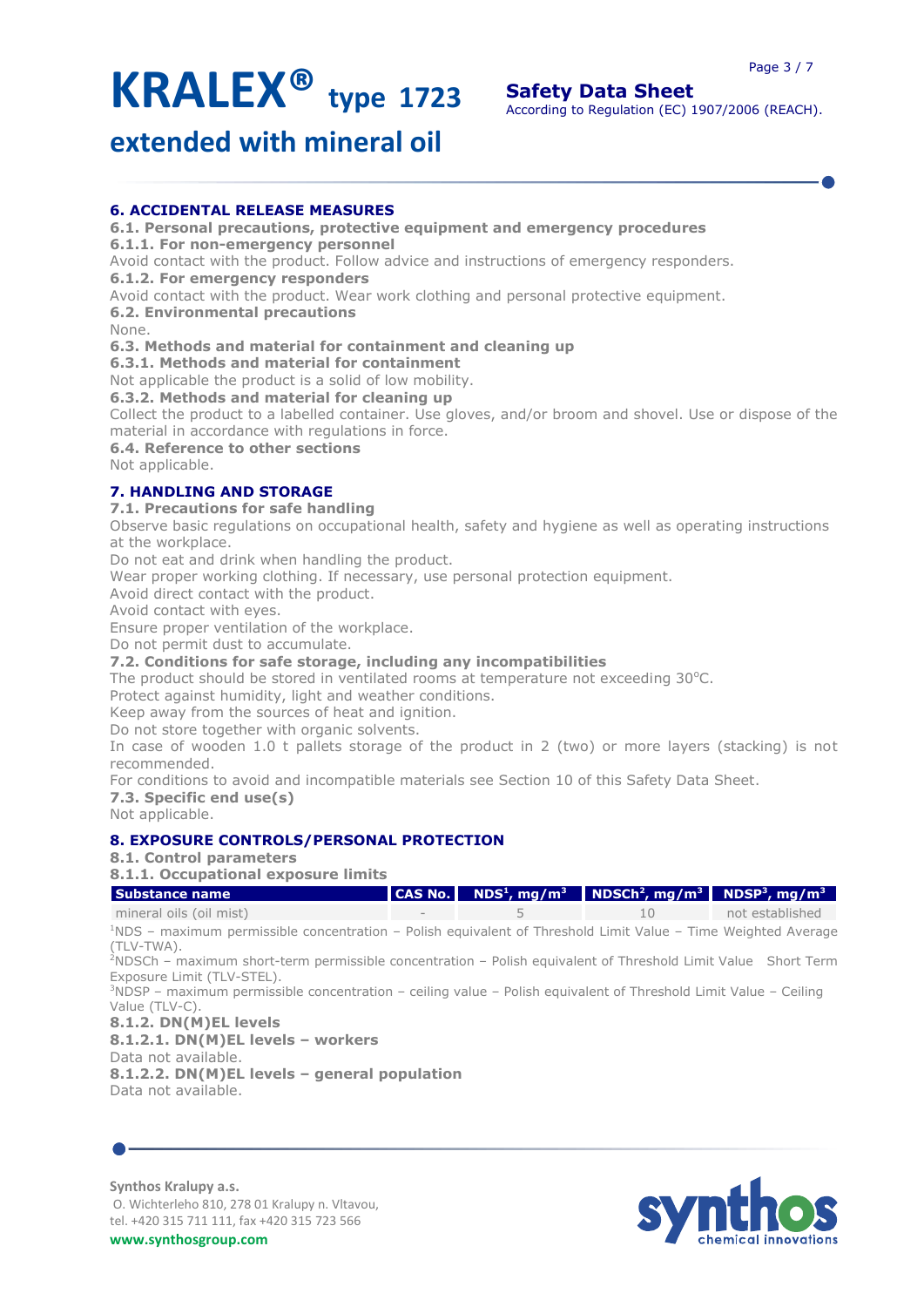# **Safety Data Sheet**

According to Regulation (EC) 1907/2006 (REACH).

# **extended with mineral oil**

**8.1.3. PNEC levels**

Data not available.

**8.2. Exposure controls**

**8.2.1. Appropriate engineering controls**

Provide ventilation of the workplace.

# **8.2.2. Individual protection measures, such as personal protective equipment**

### **8.2.2.1. Eye/face protection**

Workers performing activities for which exposure to particles that are capable of causing mechanical injury to the eye have to wear protective goggles.

# **8.2.2.2. Skin protection**

### Hand protection

Wear protective gloves. Material: leather, PVC: thickness ca. 0,3 mm; penetration time: >480 min. Gloves of other material can be used as well provided they deliver the same level of protection. Damaged gloves have to be replaced with new ones.

Other

Wear work clothing and shoes.

**8.2.2.3. Respiratory protection**

In case of insufficient ventilation and when dusts are generated wear mask conforming to EN 143 equipped with a P1 type filer.

# **8.2.2.4. Thermal hazards**

The product creates no thermal hazards.

**8.2.3. Environmental exposure controls**

Avoid release to the environment. Do not discharge into drains.

Emissions from vents and processing equipment have to be controlled in order to determine whether they are in compliance with in force regulations on environmental protection. Basing on results of such controls the need for implementation of relevant environmental risk management measures can be determined.

# **9. PHYSICAL AND CHEMICAL PROPERTIES**

**9.1. Information on basic physical and chemical properties**

| a) Appearance                                                  | solid (bales) of dark-brown to black colour |
|----------------------------------------------------------------|---------------------------------------------|
| b) Odour                                                       | characteristic                              |
| c) Odour threshold                                             | data not available                          |
| $d)$ pH                                                        | not applicable                              |
| e) Melting point/freezing point                                | data not available                          |
| f) Initial boiling point and boiling range                     | not applicable - decomposes                 |
| g) Flash point $(°C)$                                          | $320 - 350$                                 |
| h) Evaporation rate                                            | not applicable                              |
| i) Flammability (solid, gas)                                   | data not available                          |
| j) Upper/lower flammability or explosive limits not applicable |                                             |
| k) Vapour pressure                                             | not applicable                              |
| I) Vapour density                                              | not applicable                              |
| m) Relative density                                            | ca. 1 $q/cm3$                               |
| n) Solubility                                                  | insoluble in water                          |
| o) Partition coefficient: n-octanol/water                      | not applicable                              |
| p) Auto-ignition temperature                                   | not applicable                              |
| q) Decomposition temperature                                   | ca. $220^{\circ}$ C                         |
| r) Viscosity                                                   | not applicable                              |
| s) Explosive properties                                        | not applicable                              |
| t) Oxidising properties                                        | not applicable                              |
| 9.2. Other information                                         |                                             |
| u) Heat of combustion                                          | ca. 45 MJ/kg                                |
| v) Polymerization heat                                         | not applicable                              |
|                                                                |                                             |



**Synthos Kralupy a.s.**

O. Wichterleho 810, 278 01 Kralupy n. Vltavou, tel. +420 315 711 111, fax +420 315 723 566

**www.synthosgroup.com**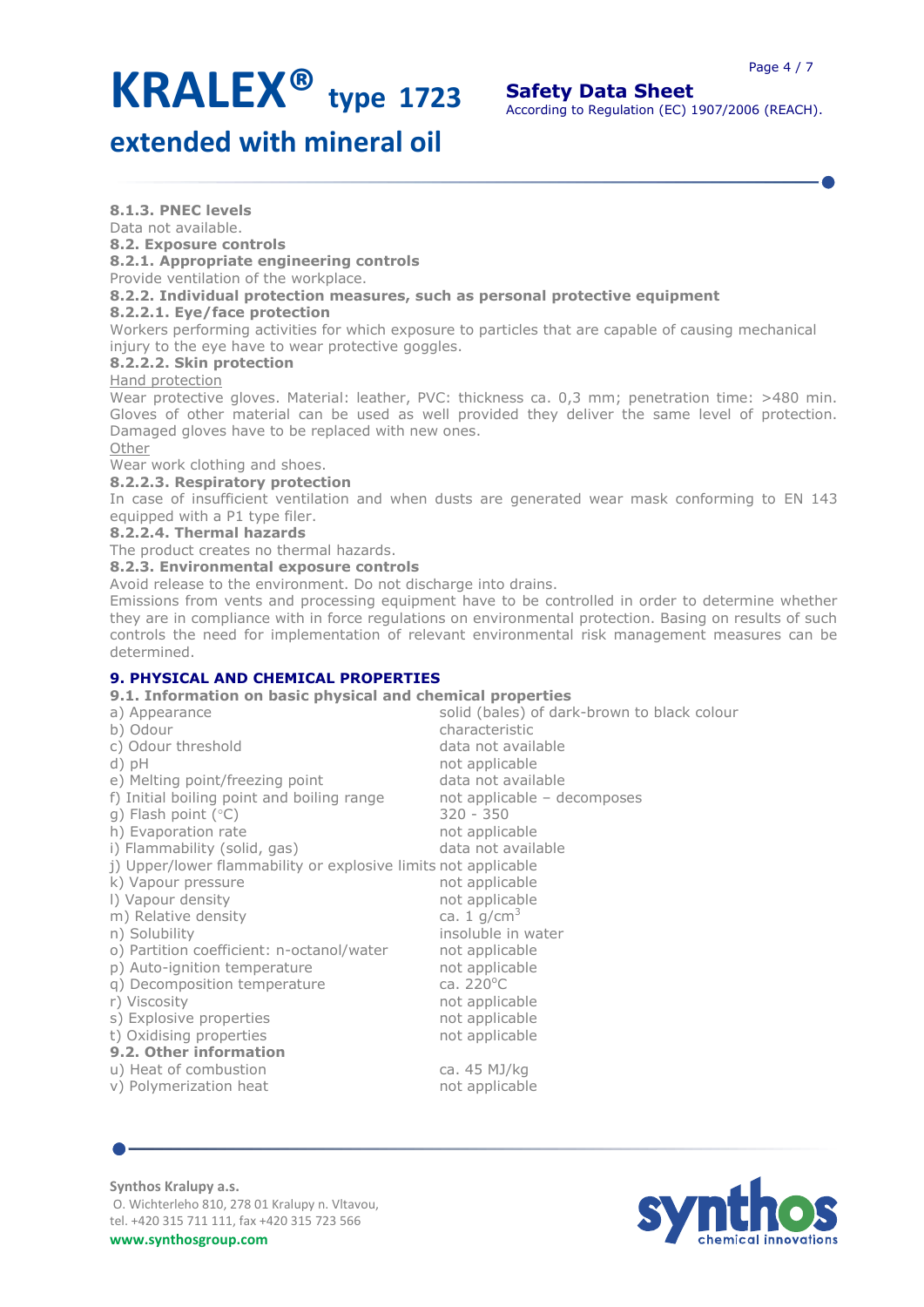# **Safety Data Sheet**

According to Regulation (EC) 1907/2006 (REACH).

# **extended with mineral oil**

# **10. STABILITY AND REACTIVITY**

# **10.1. Reactivity**

See Section 10.3 of this Safety Data Sheet. **10.2. Chemical stability** The product is stable under given herein conditions of use and storage. **10.3. Possibility of hazardous reactions** Occurrence of hazardous reactions is unlikely.

**10.4. Conditions to avoid**

High temperature, direct sunlight.

**10.5. Incompatible materials**

Organic solvents, strong oxidizers.

**10.6. Hazardous decomposition products**

Thermal decomposition of the product starts at ca. 220 $^{\circ}$ C and is accompanied by formation and subsequent release of styrene, butadiene and their derivatives.

# **11. TOXICOLOGICAL INFORMATION**

No data on toxicological properties of the product as such is available. Hazards which the product creates to the human health and life have been assessed in accordance with rules applicable for mixtures (see also Section 2 of this Safety Data Sheet).

# **11.1. Information on toxicological effects**

### **11.1.1. Acute toxicity**

Based on available data, the classification criteria are not met.

**11.1.2. Skin corrosion/irritation**

Based on available data, the classification criteria are not met.

# **11.1.3. Serious eye damage/irritation**

Based on available data, the classification criteria are not met.

**11.1.4. Respiratory or skin sensitisation**

Based on available data, the classification criteria are not met.

# **11.1.5. Germ cell mutagenicity**

Based on the conventional method outlined in Article 6(1)(a) of Directive 1999/45/EC, and relevant information for the substances listed under Section 3 (if any) the product is not classified as mutagenic. **11.1.6. Carcinogenicity**

Based on the conventional method outlined in Article 6(1)(a) of Directive 1999/45/EC, and relevant information for the substances listed under Section  $3$  (if any) the product is not classified as carcinogenic.

# **11.1.7. Reproductive toxicity**

Based on the conventional method outlined in Article 6(1)(a) of Directive 1999/45/EC, and relevant information for the substances listed under Section 3 (if any) the product is not classified as toxic to reproduction.

# **11.1.8. STOT-single exposure**

Based on available data, the classification criteria are not met.

# **11.1.9. STOT-repeated exposure**

Based on available data, the classification criteria are not met.

# **11.1.10. Aspiration hazard**

Based on available data, the classification criteria are not met.

# **11.2. Information on likely routes of exposure**

Dermal, inhalation.

**11.3. Symptoms related to the physical, chemical and toxicological characteristics**

This product is not classified as dangerous.

### **11.4. Delayed and immediate effects as well as chronic effects from short and long-term exposure**

This product is not classified as dangerous. Upon direct contact with the product susceptible persons may suffer from skin/eye irritations.

#### **Synthos Kralupy a.s.**

O. Wichterleho 810, 278 01 Kralupy n. Vltavou, tel. +420 315 711 111, fax +420 315 723 566

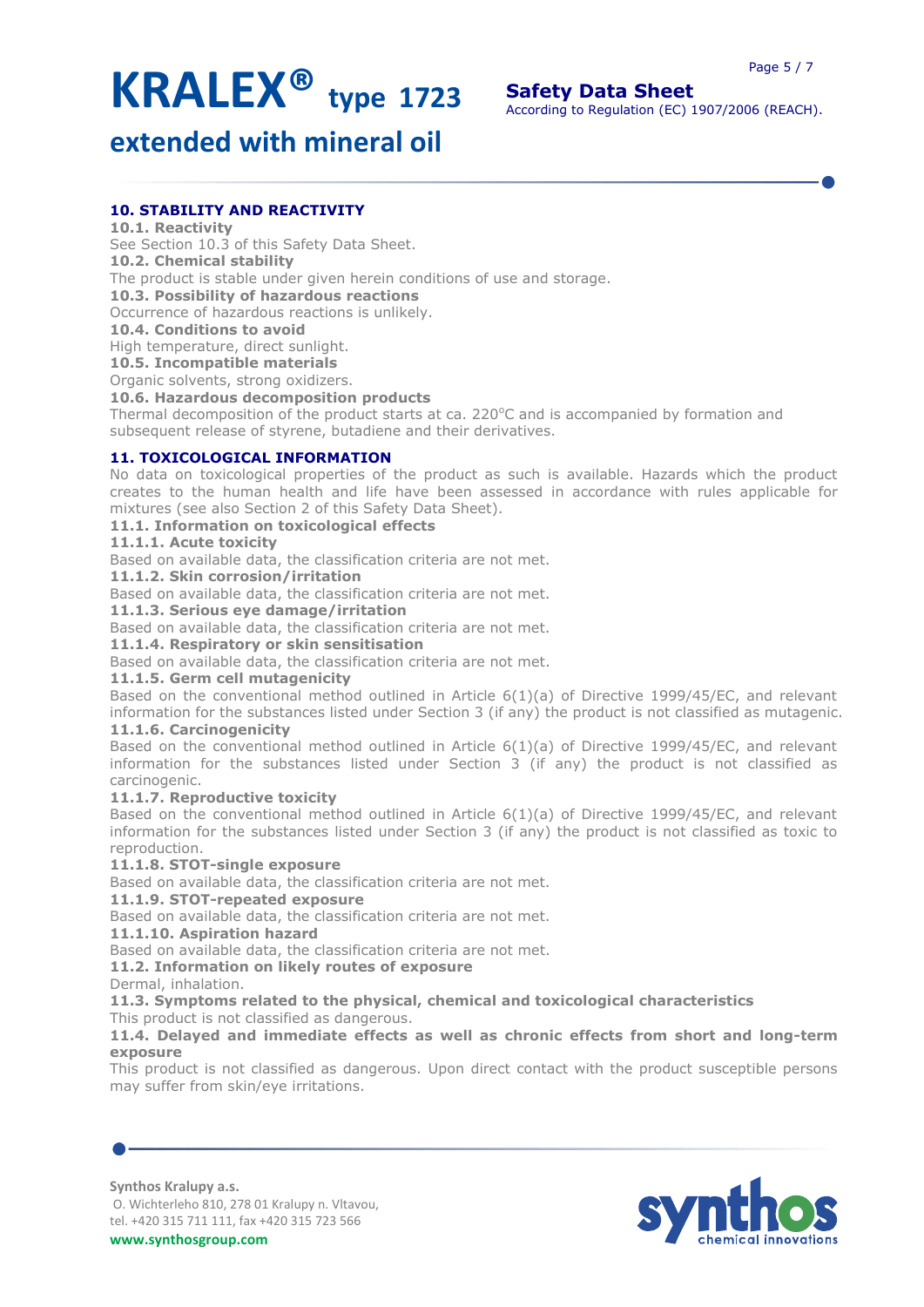**Safety Data Sheet** According to Regulation (EC) 1907/2006 (REACH).

# **extended with mineral oil**

# **12. ECOLOGICAL INFORMATION**

No data on ecotoxicological properties of the product as such is available. Hazards which the product creates to the environment have been assessed in accordance with rules applicable for mixtures (see also Section 2 of this Safety Data Sheet).

# **12.1. Toxicity**

The product is not classified as dangerous to the environment.

# **12.2. Persistence and degradability**

The main component of the product (polymer) does not undergo biodegradation, oxidation or hydrolysis at noticeable rate.

# **12.3. Bioaccumulative potential**

Based on chemical structure it is expected that the main component of the product (polymer) will not undergo bioaccumulation.

# **12.4. Mobility in soil**

Data not available

# **12.5. Results of PBT and vPvB assessment**

The product contains no substances which have been identified as PBT/vPvB.

**12.6. Other adverse effects**

Data not available.

# **13. DISPOSAL CONSIDERATIONS**

# **13.1. Waste treatment methods**

Primary, product wastes should be recovered. Wastes, which could not be recovered should be biologically, chemically or physically transformed or stored on landfill.

Landfilling should be performed only for those wastes, destruction of which is technically impossible or ecologically or economically unjustified.

Recovery or destruction of product wastes has to be performed in accordance with regulations in force, in special assigned facility and/or equipment meeting the appropriate requirements.

Waste code: the product itself: 07 02 13 or 07 02 99.

# **13.2. Waste packagings**

Bales of the product are wrapped with a polyethylene film and placed on flat or box-pallets.

The film is the unit packaging and an integral part of the product.

Returnable packaging may be reused after decontamination.

Disposable packaging has to be disposed of according to existing national, international and/or local disposal regulations.

Example waste code: used containers, rigorously scraped out and containing dried residues of the supplied product:

15 01 02 plastic packaging.

15 01 04 metal packaging.

"Rigorously scraped out" means removing the maximum amount of product from the container by physical or mechanical means (draining or scraping) to leave a residue or contamination that cannot be removed by such means.

These codes have been assigned based on the actual composition of the product both as supplied and as dried residues. If mixed with other wastes, the waste codes quoted may not be applicable.

# **14. TRANSPORT INFORMATION**

Transport and packaging of the product are not subject to regulations on transport of hazardous goods (RID/ADR).

Transport the product using covered means of transport.



**Synthos Kralupy a.s.** O. Wichterleho 810, 278 01 Kralupy n. Vltavou, tel. +420 315 711 111, fax +420 315 723 566